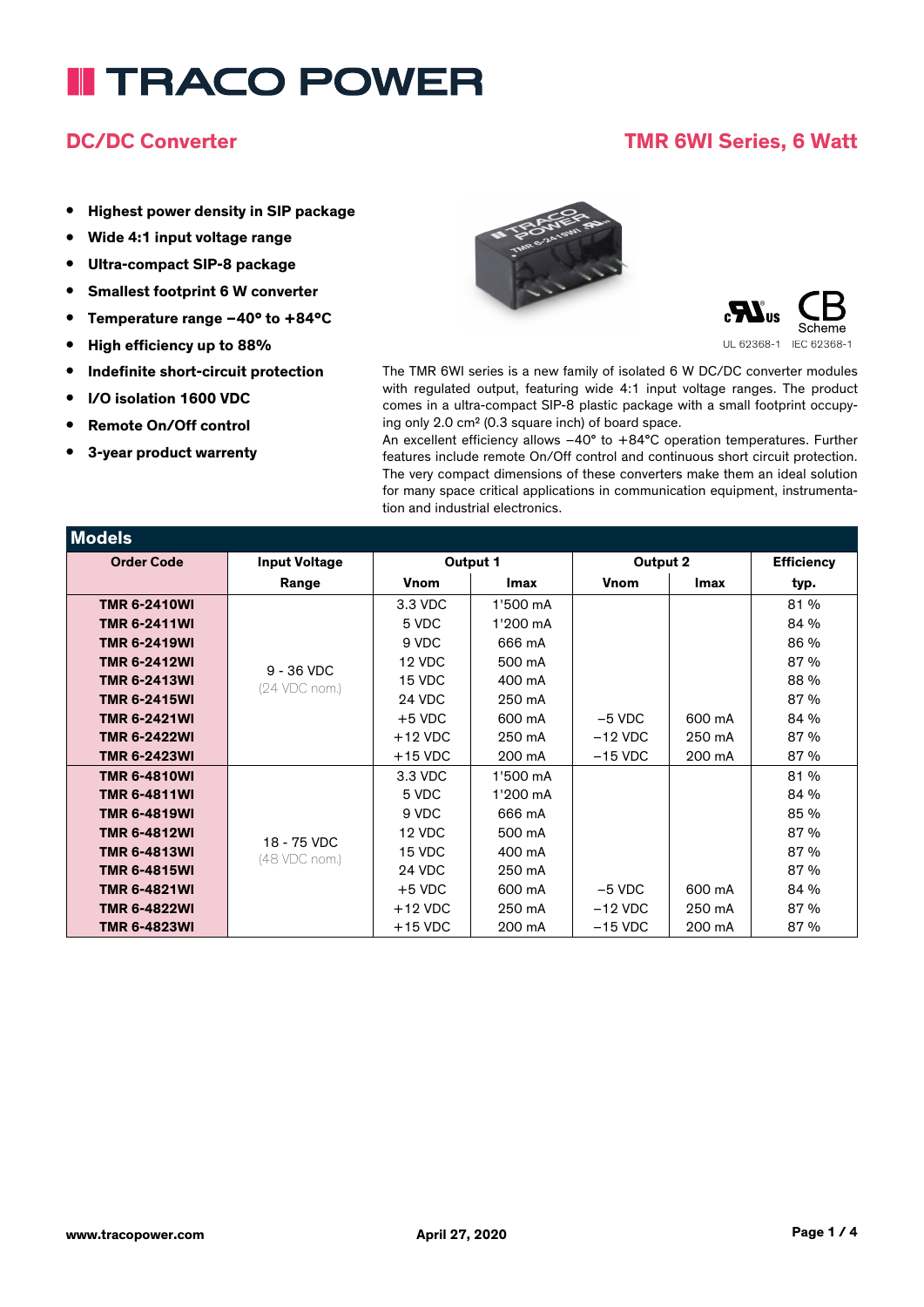| <b>Input Specifications</b> |              |                          |                                                   |
|-----------------------------|--------------|--------------------------|---------------------------------------------------|
| Input Current               | - At no load | 24 Vin models: 6 mA typ. |                                                   |
|                             |              | 48 Vin models: 6 mA typ. |                                                   |
| Surge Voltage               |              |                          | 24 Vin models: <b>50 VDC max.</b> (1 s max.)      |
|                             |              |                          | 48 Vin models: <b>100 VDC max.</b> (1 s max.)     |
| Recommended Input Fuse      |              |                          | 24 Vin models: 1'600 mA (slow blow)               |
|                             |              |                          | 48 Vin models: 1'000 mA (slow blow)               |
|                             |              |                          | (The need of an external fuse has to be assessed) |
|                             |              |                          | in the final application.)                        |
| Input Filter                |              |                          | Internal Capacitor                                |

| <b>Output Specifications</b>     |                                  |                                         |                                          |
|----------------------------------|----------------------------------|-----------------------------------------|------------------------------------------|
| <b>Voltage Set Accuracy</b>      |                                  |                                         | $±1\%$ max.                              |
| Regulation                       | - Input Variation (Vmin - Vmax)  | single output models: 0.2% max.         |                                          |
|                                  | - Load Variation ( $0 - 100\%$ ) | single output models: 0.5% max.         |                                          |
|                                  |                                  |                                         | dual output models: 1% max. (Output 1)   |
|                                  |                                  |                                         | 1% max. (Output $2$ )                    |
|                                  | - Cross Regulation               | dual output models: 5% max.             |                                          |
|                                  | (25% / 100% asym. load)          |                                         |                                          |
| Ripple and Noise                 | - single output                  |                                         | 3.3 Vout models: 50 mVp-p max.           |
| (20 MHz Bandwidth)               |                                  |                                         | 5 Vout models: 50 mVp-p max.             |
|                                  |                                  |                                         | 9 Vout models: 50 mVp-p max.             |
|                                  |                                  |                                         | 12 Vout models: 75 mVp-p max.            |
|                                  |                                  |                                         | 15 Vout models: 75 mVp-p max.            |
|                                  |                                  |                                         | 24 Vout models: 75 mVp-p max.            |
|                                  | - dual output                    |                                         | 5 / -5 Vout models: 50 / 50 mVp-p max.   |
|                                  |                                  |                                         | 12 / -12 Vout models: 75 / 75 mVp-p max. |
|                                  |                                  |                                         | 15 / -15 Vout models: 75 / 75 mVp-p max. |
| Capacitive Load                  | - single output                  | 3.3 Vout models: 2'200 µF max.          |                                          |
|                                  |                                  |                                         | 5 Vout models: 1'100 µF max.             |
|                                  |                                  | 9 Vout models: 680 µF max.              |                                          |
|                                  |                                  | 12 Vout models: 470 uF max.             |                                          |
|                                  |                                  | 15 Vout models: 470 uF max.             |                                          |
|                                  |                                  | 24 Vout models: 180 uF max.             |                                          |
|                                  | - dual output                    |                                         | 5 / -5 Vout models: 680 / 680 µF max.    |
|                                  |                                  | 12 / -12 Vout models: 330 / 330 µF max. |                                          |
|                                  |                                  | 15 / -15 Vout models: 180 / 180 µF max. |                                          |
| Minimum Load                     |                                  |                                         | Not required                             |
| <b>Temperature Coefficient</b>   |                                  |                                         | $\pm 0.02$ %/K max.                      |
| Start-up Time                    |                                  |                                         | 30 ms typ.                               |
| <b>Short Circuit Protection</b>  |                                  |                                         | Continuous, Automatic recovery           |
| <b>Output Current Limitation</b> |                                  |                                         | 180% typ. of lout max.                   |
| <b>Transient Response</b>        | - Response Time                  |                                         | 250 µs typ. (25% Load Step)              |
|                                  |                                  |                                         |                                          |

| <b>Safety Specifications</b> |                             |                                    |  |
|------------------------------|-----------------------------|------------------------------------|--|
| <b>Safety Standards</b>      | - IT / Multimedia Equipment | EN 62368-1                         |  |
|                              |                             | IEC 62368-1                        |  |
|                              |                             | UL 62368-1                         |  |
|                              | - Certification Documents   | www.tracopower.com/overview/tmr6wi |  |
| <b>Pollution Degree</b>      |                             | PD <sub>2</sub>                    |  |
| Over Voltage Category        |                             | OVC I                              |  |

All specifications valid at nominal voltage, full load and +25°C after warm-up time unless otherwise stated.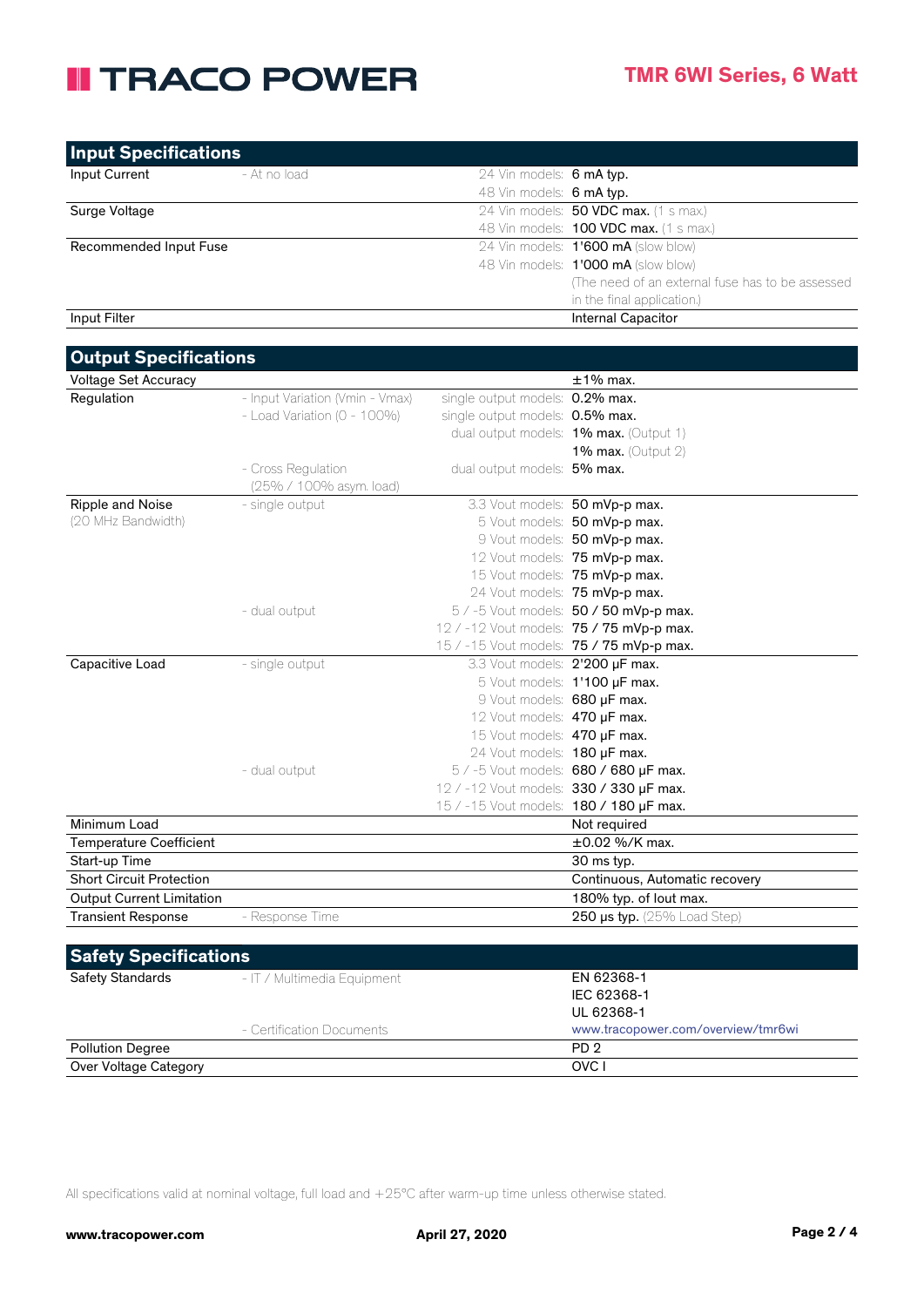| <b>EMC Specifications</b> |                             |                                                                 |
|---------------------------|-----------------------------|-----------------------------------------------------------------|
| <b>EMI Emissions</b>      | - Conducted Emissions       | <b>EN 55032 class A</b> (with external filter)                  |
|                           |                             | <b>EN 55032 class B</b> (with external filter)                  |
|                           | - Radiated Emissions        | <b>EN 55032 class A</b> (with external filter)                  |
|                           |                             | <b>EN 55032 class B</b> (with external filter)                  |
| <b>EMS Immunity</b>       | - Electrostatic Discharge   | EN 61000-4-2, ±8 kV, perf. criteria A<br>Air:                   |
|                           |                             | Contact: EN 61000-4-2, ±6 kV, perf. criteria A                  |
|                           | - RF Electromagnetic Field  | EN 61000-4-3, 20 V/m, perf. criteria A                          |
|                           | - EFT (Burst) / Surge       | EN 61000-4-4, $\pm 2$ kV, perf. criteria A                      |
|                           |                             | EN 61000-4-5, $\pm 2$ kV, perf. criteria A                      |
|                           |                             | Ext. input component: 24 VDC models: KY 220 µF // TVS (SMDJ70A) |
|                           |                             | 48 VDC models: KY 220 µF //TVS (SMDJ120A)                       |
|                           | - Conducted RF Disturbances | EN 61000-4-6, 10 Vrms, perf. criteria A                         |
|                           | - PF Magnetic Field         | EN 61000-4-8, 100 A/m, perf. criteria A<br>Continuous:          |

| <b>General Specifications</b>    |                                 |                                               |
|----------------------------------|---------------------------------|-----------------------------------------------|
| <b>Relative Humidity</b>         |                                 | 95% max. (non condensing)                     |
| <b>Temperature Ranges</b>        | - Operating Temperature         | $-40^{\circ}$ C to $+84^{\circ}$ C            |
|                                  | - Case Temperature              | $+100^{\circ}$ C max.                         |
|                                  | - Storage Temperature           | $-55^{\circ}$ C to $+125^{\circ}$ C           |
| <b>Power Derating</b>            | - High Temperature              | 3.1 %/K above 68°C                            |
| <b>Cooling System</b>            |                                 | Natural convection (20 LFM)                   |
| <b>Remote Control</b>            | - Voltage Controlled Remote     | On: 0 to 0.5 VDC or open circuit              |
|                                  |                                 | Off: 3 to 12 VDC                              |
| <b>Altitude During Operation</b> |                                 | 2'000 m max.                                  |
| <b>Switching Frequency</b>       |                                 | 522 - 638 kHz (PWM)                           |
|                                  |                                 | 580 kHz typ. (PWM)                            |
| <b>Insulation System</b>         |                                 | <b>Functional Insulation</b>                  |
| <b>Isolation Test Voltage</b>    | - Input to Output, 60 s         | 1'600 VDC                                     |
| <b>Isolation Resistance</b>      | - Input to Output, 500 VDC      | 1'000 M $\Omega$ min.                         |
| <b>Isolation Capacitance</b>     | - Input to Output, 100 kHz, 1 V | 50 pF max.                                    |
| Reliability                      | - Calculated MTBF               | 2'930'000 h (MIL-HDBK-217F, ground benign)    |
| Environment                      | - Vibration                     | MIL-STD-810F                                  |
|                                  | - Thermal Shock                 | MIL-STD-810F                                  |
| <b>Housing Material</b>          |                                 | Non-conductive Plastic                        |
| <b>Potting Material</b>          |                                 | Silicone (UL 94 V-0 rated)                    |
| <b>Pin Material</b>              |                                 | Copper                                        |
| <b>Pin Foundation Plating</b>    |                                 | <b>Nickel</b> ( $2 - 3 \mu m$ )               |
| <b>Pin Surface Plating</b>       |                                 | Tin $(3 - 5 \mu m)$ , matte                   |
| <b>Connection Type</b>           |                                 | THD (Through-Hole Device)                     |
| Weight                           |                                 | 4.8 <sub>g</sub>                              |
| Environmental Compliance - Reach |                                 | www.tracopower.com/info/reach-declaration.pdf |
|                                  | $-$ RoHS                        | www.tracopower.com/info/rohs-declaration.pdf  |
|                                  |                                 |                                               |

#### **Supporting Documents**

Overview Link (for additional Documents) www.tracopower.com/overview/tmr6wi

All specifications valid at nominal voltage, full load and +25°C after warm-up time unless otherwise stated.